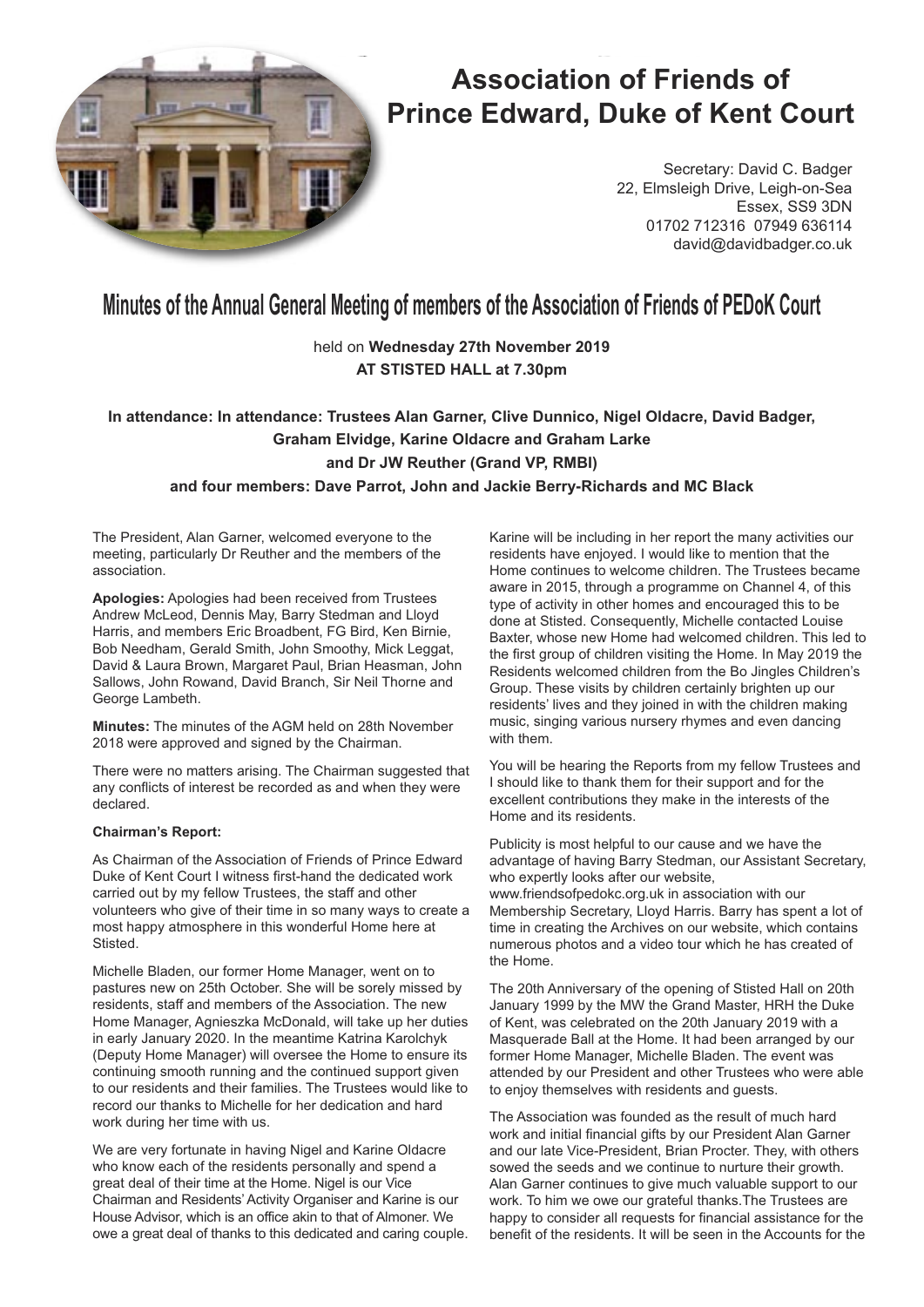year to 30th June 2019 that each month we paid, on average, around £1,500 to an Amenity Fund which enables residents to enjoy events within and outside the Home. Another £2,500 has been spent on residents' gifts throughout the year. The pond work and surrounding area improvements, which included a new bench for contemplation in the grounds, were completed just in time for this year's Summer Fete . The Association paid £17,500 for those works, which provide an improved environment for our Residents.

Our neighbour, the Braintree Golf Club takes great care of their grounds which provide a magnificent panoramic view for our residents. The entrance road to the Home passes through those grounds giving a most welcome scenic experience to our residents and visitors alike. The Club kindly allows us to hold the Annual Stisted Hall Charity Golf Classic and the afterproceedings on their premises. Our residents, too, are welcome to use the social facilities provided by the Club. We are very grateful to the Club for their hospitality and generosity.

The Mauchline House Garden continues to be a place of contentment for those residents who enter the twilight of their lives with dementia and it is a place of beauty where others, too, are able to enjoy a visit.

The Home always has a most happy atmosphere and the Association maintains a close relationship with the members of staff that do such wonderful work for the benefit of the residents. Each resident is made to feel that Stisted Hall is their own Home and that they are an integral part of one happy family. On Sunday 9th December 2018, the Residents' Christmas Party was held when the residents enjoyed festive fayre and entertainment. How quickly time goes by for they are now looking forward to this year's Christmas Party which is to take place on 8th December, where entertainment, fun and a Christmas Lunch will once again be enjoyed by them. Photographs of this and other events will appear on the Association's website in due course.

There is no place like Stisted Hall. There is no place like Home.

#### **Treasurer's Report:**

The accounts had been circulated and are appended to the minutes, and are also published on the association's website. The Treasurer briefly summarised the accounts, and noted that subscription income was down, but this was an issue being addressed by the Trustees. The fete had provided its usual useful contribution and 2019's event had proved even more profitable, which would be reflected in next year's accounts.

GE said that allowing for the £18,000 expenditure on the pond and the approx £1,500 monthly amenity fund, the deficit of around £20,000 had been expected. Other expenditure had been kept low and, as usual, the trustees took no expenses, he noted.

He said there continued to be 'sufficient funds', with assets of around £78,000, although some of this had been pre-allocated. Graham Larke proposed the accounts be approved, with a vote of thanks to the Treasurer. The proposal was seconded by MC Black and agreed.

#### **Almoner's Report:**

There are 40 residents at present in Stisted Hall, 23 who are in the main house and 17 in Mauchline House. Since our last AGM there have been 43 birthdays which include three 100th

birthdays and a total of 30 people who were 90 years of age or over. On their birthday each person was given a birthday card and gift from 'the Friends' to mark their special day.

There were 10 new residents who, soon after their arrival were given a bouquet of flowers or a lovely plant with a message of welcome to their new home in Stisted Hall.

Sadly there have been 16 deaths, the oldest person being Margaret Lambeth who was the great age of 101. Messages of sympathy and cards were sent to the next of kin and flowers or donations in their memory were given to their chosen charity. The charities include the RNLI, MIND, Great Leighs parish Churches, McMillan Cancer Support, the Alzheimers Society, BLISS, the British Heart Foundation, PEDoKC and dementia UK. Nigel and I try, if possible, to go to some of the funerals, which is always appreciated by the families.

On St Valentine's Day a box of chocolates was given to each person to make the day a bit special. On Easter Sunday an attractive pack of Easter Eggs was given to each resident from 'the Friends' to wish them a happy Easter.

On behalf of 'the Association of Friends' I shop for birthday cards and presents and wherever I go I am always on the 'look out' for attractive and suitable gifts.

Last year's Christmas party on 9th December was enjoyed by all the residents. Nicky and Neil from Clearer productions came again to entertain, Nicky with her singing and Neil playing the piano together with amusing quotations and verse in between songs and carols. Nicky's changes into a number of pretty evening dresses always delights as does her walking round and singing to individual residents. The entertainment was followed by giving out Christmas cards from 'the Friends' advising each person that £50 had been paid into their resident's fund to spend on something that they would like. All this was followed by a lunch of their choice and a glass or two of wine, all courtesy of the Association, which completed a happy and enjoyable day.

Nigel and I called in on Christmas day morning to wish everyone a happy Christmas and to drink their health with a glass of wine.

This year's Christmas party is on 8th December. The menu for the lunch has been chosen and Clearer Productions are once again coming to entertain as in previous years.

#### **Residents' Activities Organiser's Report:**

Coffee mornings continue to be poorly attended, despite only holding them every other month, with fewer residents as well as visitors (except for a few stalwarts). Alan Reynolds, after a few months break due to his wife's death, kindly returned to resume his singing to the delight of everyone present. At the October coffee morning Jeff Cripps presented a cheque for £800 to the Association of Friends as the proceeds from the annual Stisted Hall Golf Classic held in early June. Our thanks go to him for continuing to organise the event.

In January, together with Alan & Pat Garner, Dennis & Ann May, George & Claire Lambeth, Karine & I went to a Masquerade Ball at Stisted Hall to celebrate the 20th Anniversary of the official opening of PEDoKC. It was a happy occasion with everyone dressed up to the nines.

Recruiting volunteer drivers is a continuing problem but a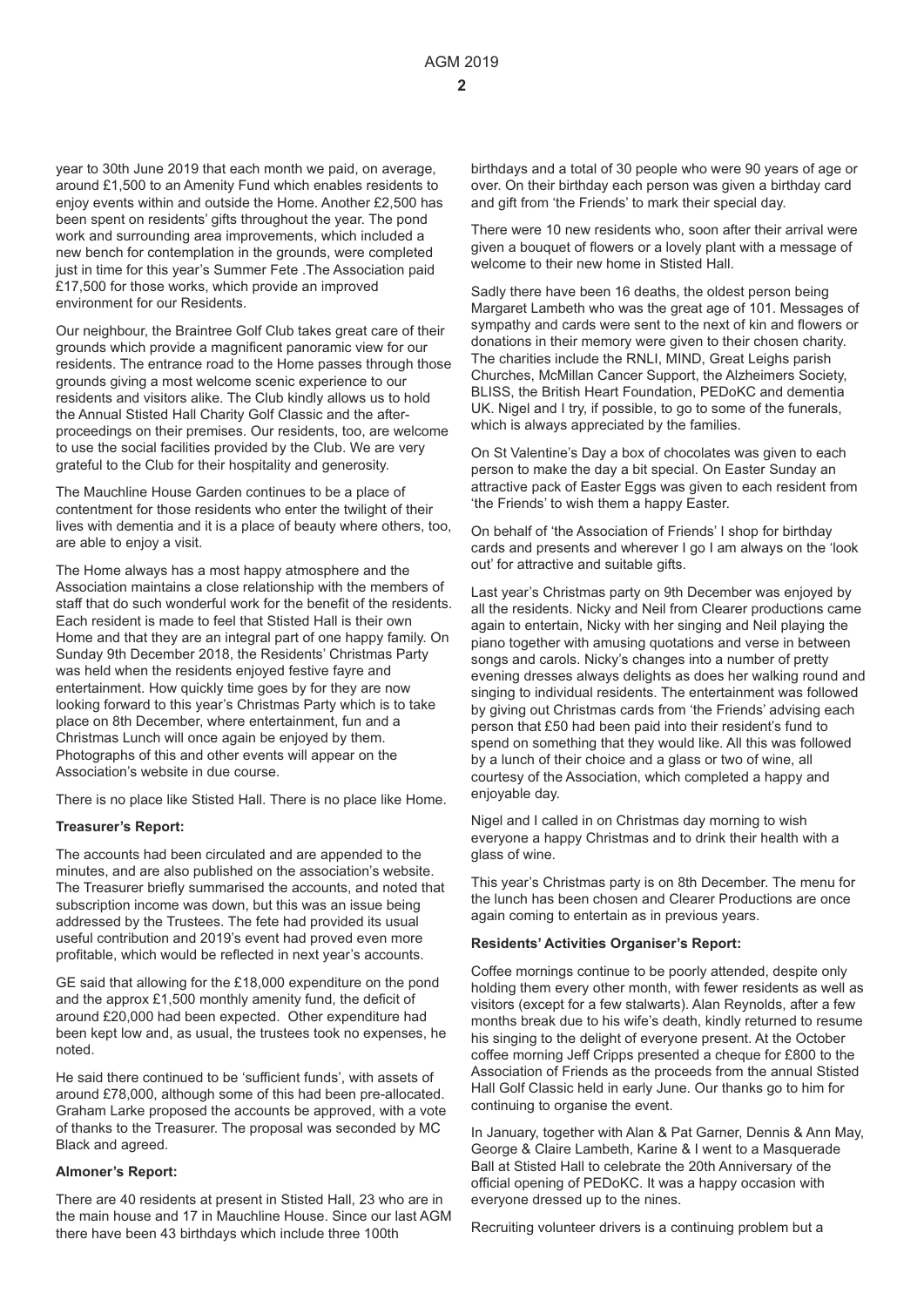number of possible solutions are under discussion. George Lambeth together with Dennis & Ann May are the only remaining volunteer drivers.

In August Karine & I attended an amusing and entertaining Panto with members of the staff making up the cast. Well done to Ann May for all her hard work. Also in August, during Staycation Fortnight, a BBQ was held in the Mauchline House garden, instead of the usual coffee morning. Alan Reynolds entertained us whilst Dennis May & Daryl (Katrina's husband) did the cooking and Ann may & Katrina dealt with the vital aspects of drinks etc. The raffle on this occasion made £110.

Four working parties have taken place in the grounds during the year, with a number of regulars. We normally start off in the Mauchline House garden, which needs more attention, before venturing out into the rest of the grounds. The 'Friends' have donated a number of perennial plants for the garden, as well as Geraniums and Calibracoa, for the large pots and raised troughs respectively, which brightens up and enhances the whole area for the residents to enjoy. Thanks are due to all those volunteers who come along; their reward being a break for a bacon roll and a beverage as well as a chance to chat and engage in some banter.

The pond is now virtually complete with a water feature and will soon be stocked with fish. A net will be placed over the water to stop the voracious/hungry herons from taking out the stock.

The walled garden has been leased to the Gowers who have a regular plant stall at the Annual Summer Fete.it has only taken 2.5 years for this to happen from the original enquiry. What hope for Brexit?! Progress on clearing the site is slow but it is hoped to have the area in production in 2020. The South part of the garden is being left untouched (as part of the agreement) on the advice of the Essex Wildlife Trust.

Karine and I try to attend residents' meetings whenever we can and this proves a useful forum to exchange news and views.

Finally, the 2 Christmas trees, donated by 'The Friends', have just arrived, ready to be decorated.

The Chairman offered a vote of thanks to Nigel and Karine for the tremendous amount of work and time they put into making the residents' lives happier.

#### **Home Manager's Report:**

Environment, equipment and projects;

The ongoing refurbishment and upgrade of the pond has finally come to an end, the pond has been completely renovated, cleaned out and now fish have finally set up home in it. The pond has plants around and is lit and looks very effective in the surroundings.

Several new beds were purchased and every room has a hospital bed in it, which enables those residents who are unable to get up independently can do so with the aid of the raising of the bed and repositioning of residents.

Main house has had a lovely new carpet laid on the upper floors and we are looking for the ground floor to be completed soon.

We have been granted money to refurbish the communal toilets in both sides of the home, also to proceed with decorating the corridors which are in urgent need of repair and decoration. The authorisation has been granted from head office to refurbish

resident's rooms and bathrooms following further investment, which had been on hold for some months.

Mauchline lounge was redecorated and new soft furnishings were bought, this is now much brighter.

Refurbishment and upgrade of the outside rear path around the home and rear of stable block has been approved we are waiting for funding in the new financial year, for this project to begin.

Laundry was redecorated and has more working space in it and two new Miele washing machines were purchased.

#### **Staffing**

We said goodbye to Michelle after just over four years of service and recently becoming a mother to little Imogen. Lucy left the role of activities organiser and was duly replaced by Dani who has excelled in this role to get the best out of the residents in engaging in activities and trips out.

Mystral Powell has taken the position of Dementia Lead that was vacated by Jacqui, this is a role that Mysty is very enthusiastic about and has grown in confidence over the last year in this position supporting a team looking after the residents in Mauchline house.

Mark is our catering manager who took over from Julie and there is a good team on the catering side of things.

We have continued to see carers go but new ones have come, but not as quickly, unfortunately it is difficult to recruit with new homes being built and the enticement of different facilities, so we have been relying on agency to support our staff in this time. I am pleased to say that the night team are almost fully staffed. We continue to interview prospective staff when they enquire or come into the home.

#### **Occupancy**

Over the last year we have lost several of our residents that have been here for a long time. For some residents who came here they unfortunately were not here with us for any length of time for us to get to know them as well as we would have liked. At present we have 6 vacant beds in main house and 3 vacant beds in Mauchline house. Jade always has enquiries about the home and is often taking prospective families on show rounds.

#### **Activities**

There continues to be a selection of activities to try and accommodate all the tastes of the residents, which we would not be able to do without the continued support of the Association of Friends which we cannot thank you enough, for all that you do to enable the residents to get the best out of their time here.

Over the last year eight of our residents have celebrated their 90th birthdays and three celebrated their 100th birthdays.

In January 2019 we celebrated the 20th anniversary of Prince Edward being officially opened with a masquerade ball, residents, families and friends alike had a wonderful evening, everyone dressed up in their finest regalia.

Dani has been supporting the residents throughout the course of the year with their individual wish lists. Residents all have their own scrap books to record the events they have taken part in, so that they can reminisce with friends, family and staff.